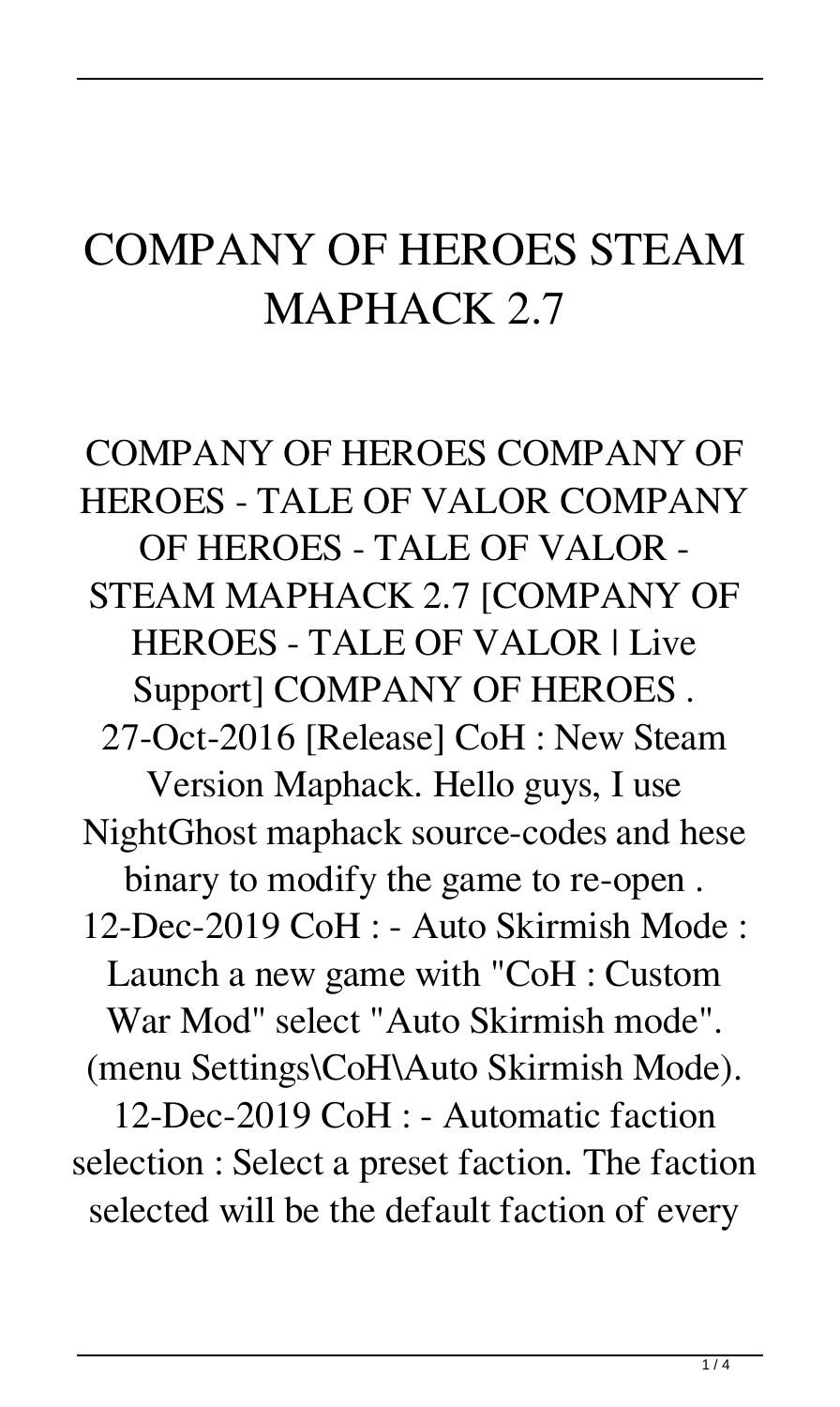single replay. (menu Settings\CoH\Automatic faction selection). 12-Dec-2019 Company of Heroes 2 main menu hacks - using the Steam game. Hacks CoH 2 main menu hacks. Mods listed below. I decided to add this to CoH 2 since I feel it's a very important feature. 27-Oct-2016 CoH : - Automatic stratselection : Select "Multiplayer (automatic strat selection)" in the Multiplayer options menu. CoH : - Automatic Map-modification : Select "Maps (automatic modif)" in the Multiplayer options menu. CoH : - Forced "Recon" : Select "Multiplayer (recon modif)" in the Multiplayer options menu. CoH : - Forced Map-modification : Select "Maps (forced modif)" in the Multiplayer options menu. CoH : - Return-To-Home-Button : Select "Multiplayer (return-to-home-button)" in the Multiplayer options menu. CoH : - "Single-player exclusive" : Select "Single player (exclusive)" in the Multiplayer options menu. CoH : - Show-player-stats : Select "Multiplayer (show player stats)" in the Multiplayer options menu. CoH : - War-Only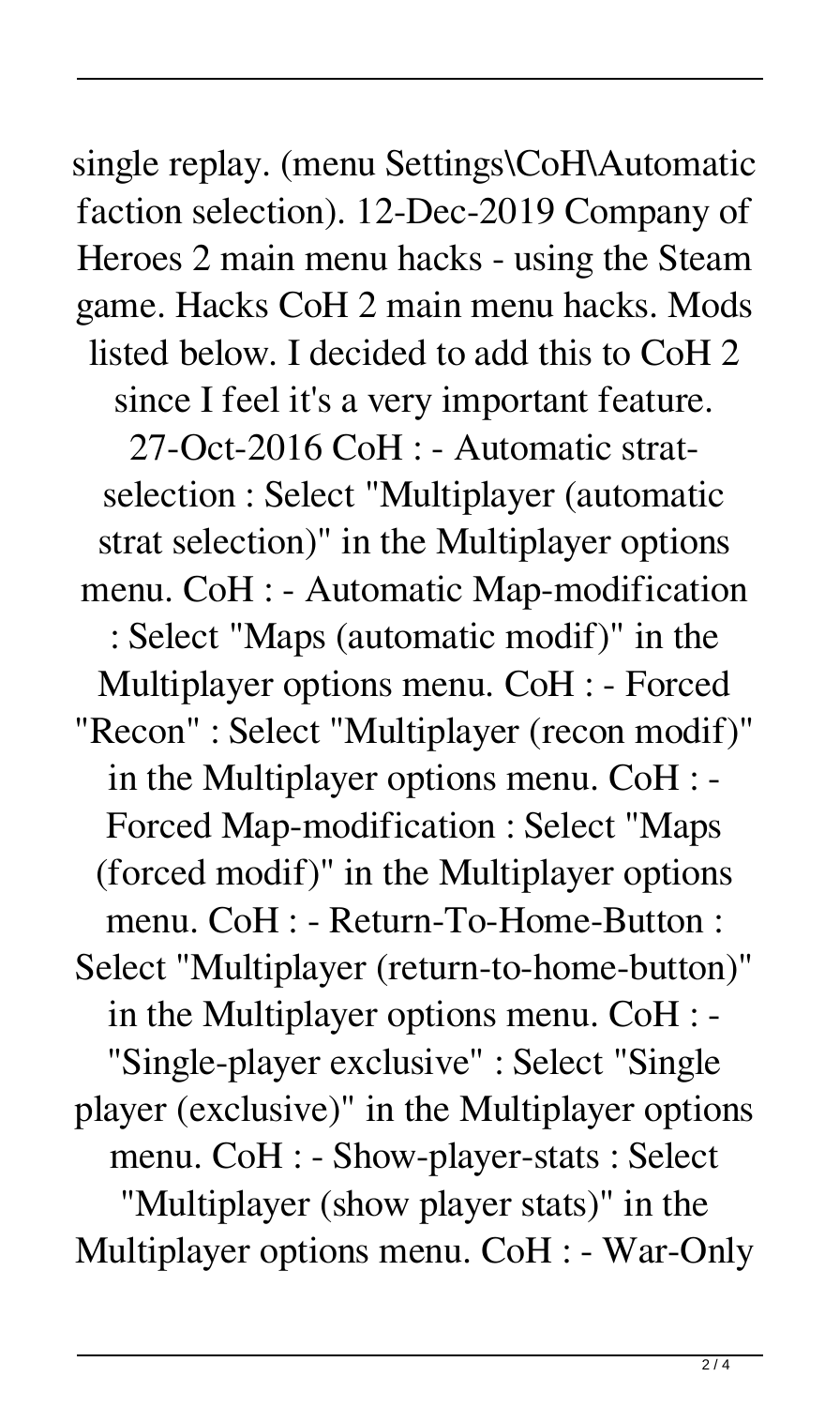: Select "Multiplayer (war-only)" in the Multiplayer options menu. CoH : - Winbutton-for-multiplayer-games : Select "Multiplayer (win button for multiplayer games)" in the Multiplayer